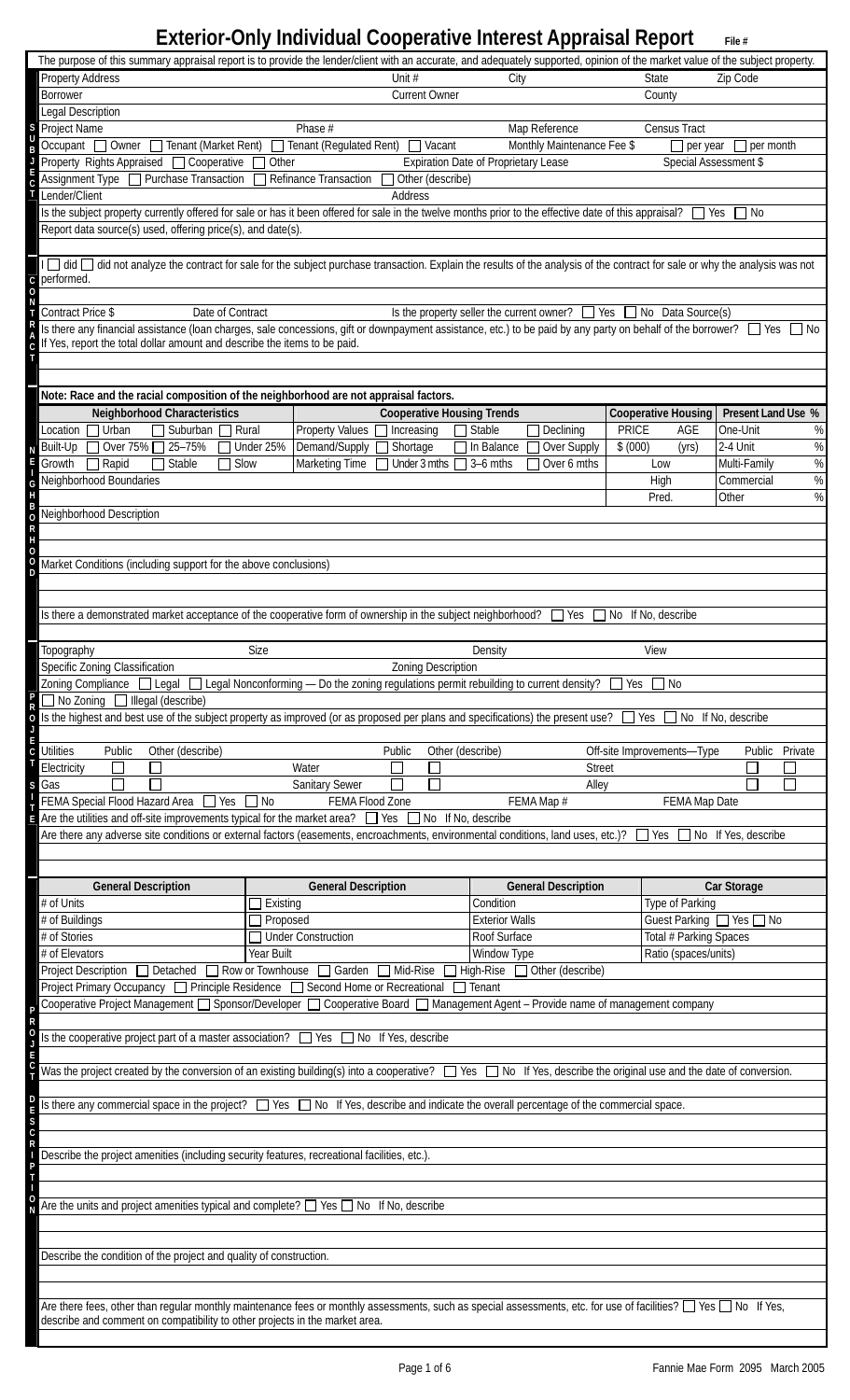# **Exterior-Only Individual Cooperative Interest Appraisal Report File #**

| EANTIOL OHIY IHUN NUUT OOOPUTUN OHIN OSTAPPI UISU INGPORT<br>гііс#<br>Is there any information known to the appraiser about the project that could make its marketability different than other properties in its market area? $\Box$ Yes $\Box$ No If Yes,<br>describe  |                                                                                                                                                                      |                                                                                                                   |                                                                                                                                                                                                           |              |                                                                                                                                                                                                                                                                                                   |                                                  |                    |  |  |  |
|-------------------------------------------------------------------------------------------------------------------------------------------------------------------------------------------------------------------------------------------------------------------------|----------------------------------------------------------------------------------------------------------------------------------------------------------------------|-------------------------------------------------------------------------------------------------------------------|-----------------------------------------------------------------------------------------------------------------------------------------------------------------------------------------------------------|--------------|---------------------------------------------------------------------------------------------------------------------------------------------------------------------------------------------------------------------------------------------------------------------------------------------------|--------------------------------------------------|--------------------|--|--|--|
|                                                                                                                                                                                                                                                                         |                                                                                                                                                                      |                                                                                                                   |                                                                                                                                                                                                           |              |                                                                                                                                                                                                                                                                                                   |                                                  |                    |  |  |  |
|                                                                                                                                                                                                                                                                         | Does the project generally conform to the neighborhood (style, condition, quality of construction, remodeling, appeal to market, etc.)? [ Yes [ No ff No, describe   |                                                                                                                   |                                                                                                                                                                                                           |              |                                                                                                                                                                                                                                                                                                   |                                                  |                    |  |  |  |
|                                                                                                                                                                                                                                                                         |                                                                                                                                                                      |                                                                                                                   |                                                                                                                                                                                                           |              |                                                                                                                                                                                                                                                                                                   |                                                  |                    |  |  |  |
| Source(s) Used for Physical Characteristics of Property                                                                                                                                                                                                                 |                                                                                                                                                                      |                                                                                                                   | □ Appraisal Files □ MLS □ Assessment and Tax Records                                                                                                                                                      |              |                                                                                                                                                                                                                                                                                                   | $\Box$ Prior Inspection<br><b>Property Owner</b> |                    |  |  |  |
| Other (describe)                                                                                                                                                                                                                                                        |                                                                                                                                                                      |                                                                                                                   |                                                                                                                                                                                                           |              | Data Source(s) for Gross Living Area                                                                                                                                                                                                                                                              |                                                  |                    |  |  |  |
| Utilities included in unit charge □ None □ Heat □ Air Conditioning                                                                                                                                                                                                      |                                                                                                                                                                      |                                                                                                                   | $\Box$ Electricity                                                                                                                                                                                        |              | □ Gas □ Water □ Sewer □ Cable □ Other (describe)                                                                                                                                                                                                                                                  |                                                  |                    |  |  |  |
|                                                                                                                                                                                                                                                                         | Is it typical to have these utilities included in the unit charge for projects in the market area?<br>$\Box$ Yes $\Box$ No If No, describe<br><b>Heating/Cooling</b> |                                                                                                                   |                                                                                                                                                                                                           |              |                                                                                                                                                                                                                                                                                                   |                                                  |                    |  |  |  |
| <b>General Description</b><br>Floor #                                                                                                                                                                                                                                   | <b>Heating Type</b>                                                                                                                                                  | <b>Amenities</b><br><b>Appliances</b><br>Car Storage<br>Fireplace(s) #<br>Refrigerator<br>$\Box$ None<br>Assigned |                                                                                                                                                                                                           |              |                                                                                                                                                                                                                                                                                                   |                                                  |                    |  |  |  |
| # of Levels                                                                                                                                                                                                                                                             | Fuel                                                                                                                                                                 |                                                                                                                   | $\Box$ Woodstove(s) #                                                                                                                                                                                     |              | Range/Oven                                                                                                                                                                                                                                                                                        | Garage                                           | Owned<br># of Cars |  |  |  |
| $\Box$ Other                                                                                                                                                                                                                                                            | Central AC<br>Individual AC<br>Deck/Patio/ Porch/Balcony<br>Microwave<br>$\Box$ Open<br>Disp<br># of Cars                                                            |                                                                                                                   |                                                                                                                                                                                                           |              |                                                                                                                                                                                                                                                                                                   |                                                  |                    |  |  |  |
| Parking Space #(s)<br>Other (describe)<br>Washer/Dryer<br>Other<br>Dishwasher [                                                                                                                                                                                         |                                                                                                                                                                      |                                                                                                                   |                                                                                                                                                                                                           |              |                                                                                                                                                                                                                                                                                                   |                                                  |                    |  |  |  |
| Finished area above grade contains:                                                                                                                                                                                                                                     |                                                                                                                                                                      | Rooms                                                                                                             | <b>Bedrooms</b>                                                                                                                                                                                           | <b>Baths</b> |                                                                                                                                                                                                                                                                                                   | Square Feet of Gross Living Area Above Grade     |                    |  |  |  |
| Additional features (special energy efficient items, etc.)                                                                                                                                                                                                              |                                                                                                                                                                      |                                                                                                                   |                                                                                                                                                                                                           |              |                                                                                                                                                                                                                                                                                                   |                                                  |                    |  |  |  |
|                                                                                                                                                                                                                                                                         |                                                                                                                                                                      |                                                                                                                   | Describe the condition of the property (including needed repairs, deterioration, renovations, remodeling, etc.)                                                                                           |              |                                                                                                                                                                                                                                                                                                   |                                                  |                    |  |  |  |
|                                                                                                                                                                                                                                                                         |                                                                                                                                                                      |                                                                                                                   |                                                                                                                                                                                                           |              |                                                                                                                                                                                                                                                                                                   |                                                  |                    |  |  |  |
|                                                                                                                                                                                                                                                                         |                                                                                                                                                                      |                                                                                                                   |                                                                                                                                                                                                           |              |                                                                                                                                                                                                                                                                                                   |                                                  |                    |  |  |  |
|                                                                                                                                                                                                                                                                         |                                                                                                                                                                      |                                                                                                                   |                                                                                                                                                                                                           |              |                                                                                                                                                                                                                                                                                                   |                                                  |                    |  |  |  |
|                                                                                                                                                                                                                                                                         |                                                                                                                                                                      |                                                                                                                   |                                                                                                                                                                                                           |              | Are there any physical deficiencies or adverse conditions that affect the livability, soundness, or structural integrity of the property?                                                                                                                                                         | No If Yes, describe<br>Yes                       |                    |  |  |  |
|                                                                                                                                                                                                                                                                         |                                                                                                                                                                      |                                                                                                                   |                                                                                                                                                                                                           |              |                                                                                                                                                                                                                                                                                                   |                                                  |                    |  |  |  |
|                                                                                                                                                                                                                                                                         |                                                                                                                                                                      |                                                                                                                   |                                                                                                                                                                                                           |              |                                                                                                                                                                                                                                                                                                   |                                                  |                    |  |  |  |
|                                                                                                                                                                                                                                                                         |                                                                                                                                                                      |                                                                                                                   |                                                                                                                                                                                                           |              | The following cooperative project information, including financing and occupancy data, is required to be current within 30 days of the Effective Date of Appraisal/Inspection.                                                                                                                    |                                                  |                    |  |  |  |
|                                                                                                                                                                                                                                                                         |                                                                                                                                                                      |                                                                                                                   |                                                                                                                                                                                                           |              | The appraiser's data source(s) for the cooperative project information is nanagement Agent, no Cooperative Board, no Sponsor/Developer, no Other (describe)<br>Identify the data source(s) by name, title, company address, and telephone number and report the effective date of data source(s). |                                                  |                    |  |  |  |
|                                                                                                                                                                                                                                                                         |                                                                                                                                                                      |                                                                                                                   |                                                                                                                                                                                                           |              |                                                                                                                                                                                                                                                                                                   |                                                  |                    |  |  |  |
|                                                                                                                                                                                                                                                                         |                                                                                                                                                                      |                                                                                                                   |                                                                                                                                                                                                           |              |                                                                                                                                                                                                                                                                                                   |                                                  |                    |  |  |  |
| Number of shares issued and outstanding for the Cooperative Corporation                                                                                                                                                                                                 |                                                                                                                                                                      |                                                                                                                   |                                                                                                                                                                                                           |              | Number of shares attributable to the subject unit                                                                                                                                                                                                                                                 |                                                  |                    |  |  |  |
| Pro rata share of the project blanket financing attributable to the subject unit                                                                                                                                                                                        |                                                                                                                                                                      |                                                                                                                   |                                                                                                                                                                                                           |              | Pro rata share of each lien attributable to the subject unit                                                                                                                                                                                                                                      |                                                  |                    |  |  |  |
| Monthly maintenance fee (or Monthly Assessment Unit Charge) \$                                                                                                                                                                                                          |                                                                                                                                                                      |                                                                                                                   |                                                                                                                                                                                                           |              | $X$ 12 Months = \$<br>per year                                                                                                                                                                                                                                                                    |                                                  |                    |  |  |  |
|                                                                                                                                                                                                                                                                         |                                                                                                                                                                      |                                                                                                                   | Annual maintenance fee (or assessment charge) divided by the square feet of gross living area for the subject unit = \$<br>Is the Sponsor/Developer in Control of the Cooperative Corporation? □ Yes □ No |              |                                                                                                                                                                                                                                                                                                   |                                                  |                    |  |  |  |
|                                                                                                                                                                                                                                                                         |                                                                                                                                                                      |                                                                                                                   |                                                                                                                                                                                                           |              | Is the Sponsor/Developer offering any types of sales or financing concessions (such as a maintenance fee rebate or credit, etc.) with the transfer of units in the project?                                                                                                                       |                                                  |                    |  |  |  |
| $\Box$ Yes $\Box$ No If Yes, describe                                                                                                                                                                                                                                   |                                                                                                                                                                      |                                                                                                                   |                                                                                                                                                                                                           |              |                                                                                                                                                                                                                                                                                                   |                                                  |                    |  |  |  |
|                                                                                                                                                                                                                                                                         |                                                                                                                                                                      |                                                                                                                   |                                                                                                                                                                                                           |              |                                                                                                                                                                                                                                                                                                   |                                                  |                    |  |  |  |
| $\Box$ No If Yes, \$<br>Is the project subject to ground rent?<br>Yes<br>per year (describe terms and conditions)<br>$\perp$                                                                                                                                            |                                                                                                                                                                      |                                                                                                                   |                                                                                                                                                                                                           |              |                                                                                                                                                                                                                                                                                                   |                                                  |                    |  |  |  |
| Are any of the project facilities leased to or by the Cooperative Corporation?                                                                                                                                                                                          |                                                                                                                                                                      |                                                                                                                   | Yes                                                                                                                                                                                                       |              | No If Yes, describe which facilities and note any fees for their use.                                                                                                                                                                                                                             |                                                  |                    |  |  |  |
|                                                                                                                                                                                                                                                                         |                                                                                                                                                                      |                                                                                                                   |                                                                                                                                                                                                           |              |                                                                                                                                                                                                                                                                                                   |                                                  |                    |  |  |  |
| and the dollar amount.                                                                                                                                                                                                                                                  |                                                                                                                                                                      |                                                                                                                   |                                                                                                                                                                                                           |              | Is the subject property the recipient of any tax abatements or exemptions? $\Box$ Yes $\Box$ No If Yes, note the remaining term, provisions for escalation of real estate taxes                                                                                                                   |                                                  |                    |  |  |  |
|                                                                                                                                                                                                                                                                         |                                                                                                                                                                      |                                                                                                                   | Are any of the units in the project subject to a stock transfer fee (such as waiver of options fees, flip taxes, etc.)?                                                                                   |              | $\Box$ Yes                                                                                                                                                                                                                                                                                        | No If Yes, describe                              |                    |  |  |  |
|                                                                                                                                                                                                                                                                         |                                                                                                                                                                      |                                                                                                                   |                                                                                                                                                                                                           |              |                                                                                                                                                                                                                                                                                                   |                                                  |                    |  |  |  |
| How many owners of units in the project are two or more months delinquent in the payment of their financial obligations to the Cooperative Corporation?                                                                                                                 |                                                                                                                                                                      |                                                                                                                   |                                                                                                                                                                                                           |              |                                                                                                                                                                                                                                                                                                   |                                                  |                    |  |  |  |
| Does any single entity (the same individual, investor group, partnership, or corporation, as well as the developer or sponsor) own more than 10% of the stock or shares in<br>the Cooperative Corporation and the related occupancy rights? □ Yes □ No If Yes, describe |                                                                                                                                                                      |                                                                                                                   |                                                                                                                                                                                                           |              |                                                                                                                                                                                                                                                                                                   |                                                  |                    |  |  |  |
|                                                                                                                                                                                                                                                                         |                                                                                                                                                                      |                                                                                                                   |                                                                                                                                                                                                           |              |                                                                                                                                                                                                                                                                                                   |                                                  |                    |  |  |  |
| did did not analyze the cooperative project budget for the current year. Explain the results of the analysis of the budget (adequacy of fees, reserves, etc.), or why                                                                                                   |                                                                                                                                                                      |                                                                                                                   |                                                                                                                                                                                                           |              |                                                                                                                                                                                                                                                                                                   |                                                  |                    |  |  |  |
| the analysis was not performed.                                                                                                                                                                                                                                         |                                                                                                                                                                      |                                                                                                                   |                                                                                                                                                                                                           |              |                                                                                                                                                                                                                                                                                                   |                                                  |                    |  |  |  |
|                                                                                                                                                                                                                                                                         |                                                                                                                                                                      |                                                                                                                   |                                                                                                                                                                                                           |              |                                                                                                                                                                                                                                                                                                   |                                                  |                    |  |  |  |
|                                                                                                                                                                                                                                                                         |                                                                                                                                                                      |                                                                                                                   |                                                                                                                                                                                                           |              |                                                                                                                                                                                                                                                                                                   |                                                  |                    |  |  |  |
| <b>Project Blanket Financing</b>                                                                                                                                                                                                                                        |                                                                                                                                                                      |                                                                                                                   |                                                                                                                                                                                                           |              |                                                                                                                                                                                                                                                                                                   |                                                  |                    |  |  |  |
| Lien Priority                                                                                                                                                                                                                                                           |                                                                                                                                                                      |                                                                                                                   | First                                                                                                                                                                                                     |              | Second                                                                                                                                                                                                                                                                                            | Other                                            |                    |  |  |  |
| Lien Type (Mortgage, Line of Credit, etc.)                                                                                                                                                                                                                              |                                                                                                                                                                      |                                                                                                                   |                                                                                                                                                                                                           |              |                                                                                                                                                                                                                                                                                                   |                                                  |                    |  |  |  |
| Mortgage Balance<br><b>Balloon Mortgage</b>                                                                                                                                                                                                                             |                                                                                                                                                                      | \$                                                                                                                | $\exists$ Yes<br>N <sub>o</sub>                                                                                                                                                                           | \$           | $\Box$ Yes<br>$\Box$ No                                                                                                                                                                                                                                                                           | \$<br>$\Box$ Yes                                 |                    |  |  |  |
| Remaining Term                                                                                                                                                                                                                                                          | T No                                                                                                                                                                 |                                                                                                                   |                                                                                                                                                                                                           |              |                                                                                                                                                                                                                                                                                                   |                                                  |                    |  |  |  |
| Monthly Payment                                                                                                                                                                                                                                                         | \$<br>\$<br>\$                                                                                                                                                       |                                                                                                                   |                                                                                                                                                                                                           |              |                                                                                                                                                                                                                                                                                                   |                                                  |                    |  |  |  |
| <b>Interest Rate</b>                                                                                                                                                                                                                                                    |                                                                                                                                                                      | $\%$<br>$\%$<br>%                                                                                                 |                                                                                                                                                                                                           |              |                                                                                                                                                                                                                                                                                                   |                                                  |                    |  |  |  |
| Fixed/Variable Rate                                                                                                                                                                                                                                                     | $\Box$ Fixed Rate<br>Fixed Rate<br><b>Fixed Rate</b><br>Variable Rate<br>Variable Rate<br>Variable Rate                                                              |                                                                                                                   |                                                                                                                                                                                                           |              |                                                                                                                                                                                                                                                                                                   |                                                  |                    |  |  |  |
| Lien holder                                                                                                                                                                                                                                                             |                                                                                                                                                                      |                                                                                                                   |                                                                                                                                                                                                           |              |                                                                                                                                                                                                                                                                                                   |                                                  |                    |  |  |  |
| Project Occupancy<br>Unit Ownership and Occupancy<br># of Units<br>% of the Project                                                                                                                                                                                     |                                                                                                                                                                      |                                                                                                                   |                                                                                                                                                                                                           |              |                                                                                                                                                                                                                                                                                                   |                                                  |                    |  |  |  |
| Owner Occupied                                                                                                                                                                                                                                                          |                                                                                                                                                                      |                                                                                                                   |                                                                                                                                                                                                           |              |                                                                                                                                                                                                                                                                                                   |                                                  |                    |  |  |  |
| Sponsor/Developer - Vacant                                                                                                                                                                                                                                              |                                                                                                                                                                      |                                                                                                                   |                                                                                                                                                                                                           |              |                                                                                                                                                                                                                                                                                                   |                                                  |                    |  |  |  |
| Sponsor/Developer - Tenant Occupied (Market Rent)<br>Sponsor/Developer - Tenant Occupied (Regulated Rent)                                                                                                                                                               |                                                                                                                                                                      |                                                                                                                   |                                                                                                                                                                                                           |              |                                                                                                                                                                                                                                                                                                   |                                                  |                    |  |  |  |
| <b>Investor Vacant</b>                                                                                                                                                                                                                                                  |                                                                                                                                                                      |                                                                                                                   |                                                                                                                                                                                                           |              |                                                                                                                                                                                                                                                                                                   |                                                  |                    |  |  |  |
| Investor - Tenant Occupied (Market Rent)                                                                                                                                                                                                                                |                                                                                                                                                                      |                                                                                                                   |                                                                                                                                                                                                           |              |                                                                                                                                                                                                                                                                                                   |                                                  |                    |  |  |  |
| Investor - Tenant Occupied (Regulated Rent)                                                                                                                                                                                                                             |                                                                                                                                                                      |                                                                                                                   |                                                                                                                                                                                                           |              |                                                                                                                                                                                                                                                                                                   |                                                  |                    |  |  |  |
| Total                                                                                                                                                                                                                                                                   |                                                                                                                                                                      |                                                                                                                   |                                                                                                                                                                                                           |              |                                                                                                                                                                                                                                                                                                   |                                                  |                    |  |  |  |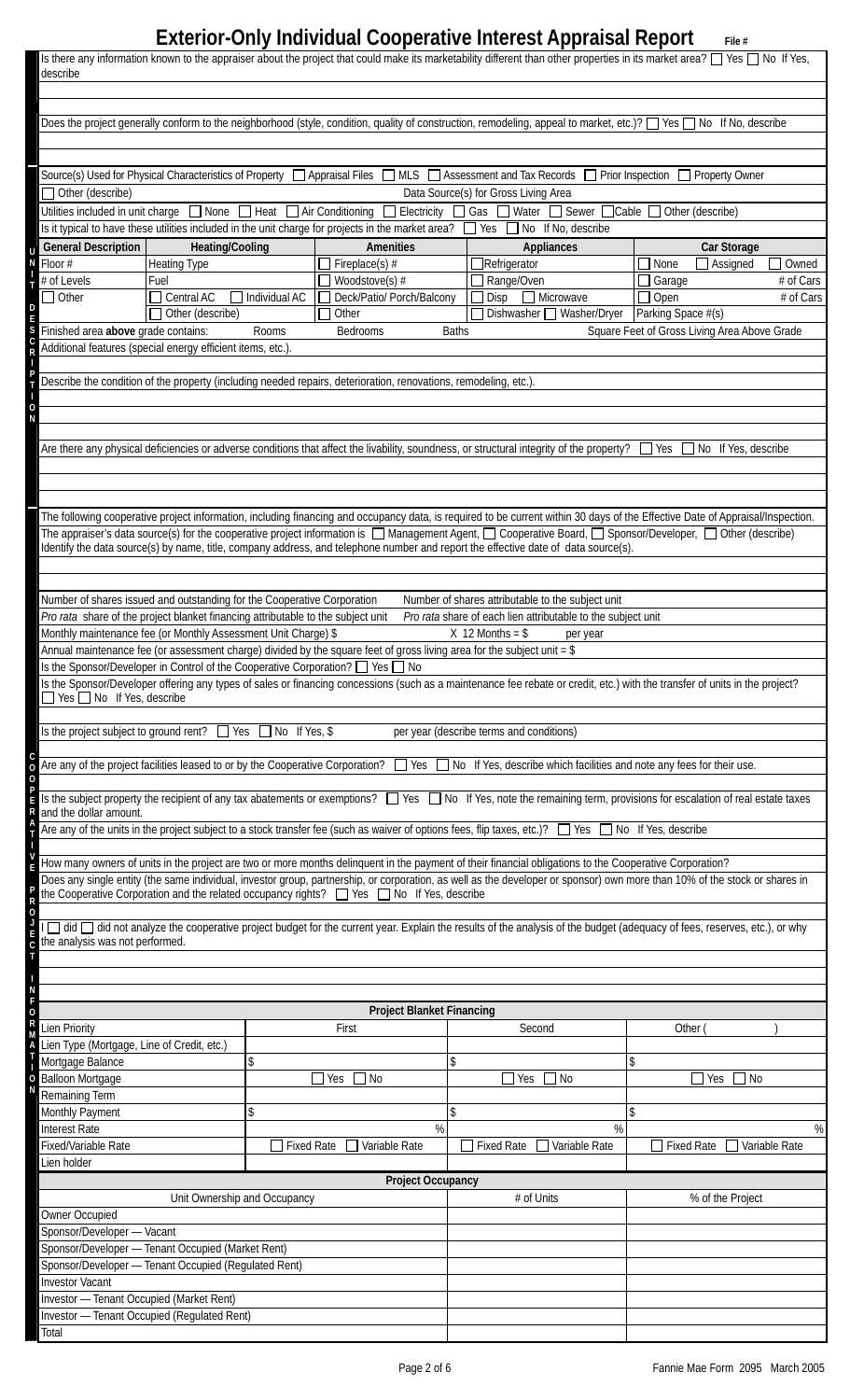## **Exterior-Only Individual Cooperative Interest Appraisal Report**

| EXICITOL-OTITY THUIVIQUAT COOPERATIVE THIEFEST APPHAISAL REPORT<br>File #<br>comparable properties currently offered for sale in the subject neighborhood ranging in price from \$<br>There are<br>$to$ \$                                                                                                                               |                    |        |                    |                                 |              |                                                                             |                     |                        |                                  |                                         |                      |  |
|------------------------------------------------------------------------------------------------------------------------------------------------------------------------------------------------------------------------------------------------------------------------------------------------------------------------------------------|--------------------|--------|--------------------|---------------------------------|--------------|-----------------------------------------------------------------------------|---------------------|------------------------|----------------------------------|-----------------------------------------|----------------------|--|
| There are<br>comparable sales in the subject neighborhood within the past twelve months ranging in sale price from \$                                                                                                                                                                                                                    |                    |        |                    |                                 |              |                                                                             |                     |                        |                                  | to $$$                                  |                      |  |
| <b>FEATURE</b><br><b>SUBJECT</b>                                                                                                                                                                                                                                                                                                         |                    |        | COMPARABLE SALE #1 |                                 |              |                                                                             |                     |                        | COMPARABLE SALE #3               |                                         |                      |  |
| Address and                                                                                                                                                                                                                                                                                                                              |                    |        |                    |                                 |              |                                                                             | COMPARABLE SALE # 2 |                        |                                  |                                         |                      |  |
| Unit #                                                                                                                                                                                                                                                                                                                                   |                    |        |                    |                                 |              |                                                                             |                     |                        |                                  |                                         |                      |  |
| Project Name                                                                                                                                                                                                                                                                                                                             |                    |        |                    |                                 |              |                                                                             |                     |                        |                                  |                                         |                      |  |
| Proximity to Subject                                                                                                                                                                                                                                                                                                                     |                    |        |                    |                                 |              |                                                                             |                     |                        |                                  |                                         |                      |  |
| Sale Price                                                                                                                                                                                                                                                                                                                               | \$                 |        |                    |                                 |              | \$                                                                          |                     |                        | \$                               |                                         | \$                   |  |
| Sale Price/Gross Liv. Area<br>Price per Share                                                                                                                                                                                                                                                                                            | \$<br>\$           |        | sq. ft.            | $\updownarrow$<br>$\mathsf{\$}$ | sq. ft.      |                                                                             | \$                  | sq. ft.                |                                  | \$<br>sq. ft.<br>$\mathbf{\hat{z}}$     |                      |  |
| Data Source(s)                                                                                                                                                                                                                                                                                                                           |                    |        |                    |                                 |              |                                                                             |                     |                        |                                  |                                         |                      |  |
| Verification Source(s)                                                                                                                                                                                                                                                                                                                   |                    |        |                    |                                 |              |                                                                             |                     |                        |                                  |                                         |                      |  |
| <b>VALUE ADJUSTMENTS</b>                                                                                                                                                                                                                                                                                                                 | <b>DESCRIPTION</b> |        |                    | <b>DESCRIPTION</b>              |              | +(-) \$ Adjustment                                                          | <b>DESCRIPTION</b>  |                        | +(-) \$ Adjustment   DESCRIPTION |                                         | $+(-)$ \$ Adjustment |  |
| Sale or Financing                                                                                                                                                                                                                                                                                                                        |                    |        |                    |                                 |              |                                                                             |                     |                        |                                  |                                         |                      |  |
| Concessions                                                                                                                                                                                                                                                                                                                              |                    |        |                    |                                 |              |                                                                             |                     |                        |                                  |                                         |                      |  |
| Date of Sale/Time                                                                                                                                                                                                                                                                                                                        |                    |        |                    |                                 |              |                                                                             |                     |                        |                                  |                                         |                      |  |
| Location                                                                                                                                                                                                                                                                                                                                 |                    |        |                    |                                 |              |                                                                             |                     |                        |                                  |                                         |                      |  |
| Project Size/# of Units                                                                                                                                                                                                                                                                                                                  |                    |        |                    |                                 |              |                                                                             |                     |                        |                                  |                                         |                      |  |
| View                                                                                                                                                                                                                                                                                                                                     |                    |        |                    |                                 |              |                                                                             |                     |                        |                                  |                                         |                      |  |
| Floor Location<br>Monthly Maintenance Fee                                                                                                                                                                                                                                                                                                | \$                 |        |                    | \$                              |              |                                                                             | \$                  |                        |                                  | \$                                      |                      |  |
| Project Amenities                                                                                                                                                                                                                                                                                                                        |                    |        |                    |                                 |              |                                                                             |                     |                        |                                  |                                         |                      |  |
| (Rec. Facilities, etc.)                                                                                                                                                                                                                                                                                                                  |                    |        |                    |                                 |              |                                                                             |                     |                        |                                  |                                         |                      |  |
| <b>Project Security</b>                                                                                                                                                                                                                                                                                                                  |                    |        |                    |                                 |              |                                                                             |                     |                        |                                  |                                         |                      |  |
| O<br>Features                                                                                                                                                                                                                                                                                                                            |                    |        |                    |                                 |              |                                                                             |                     |                        |                                  |                                         |                      |  |
| Design (Style)                                                                                                                                                                                                                                                                                                                           |                    |        |                    |                                 |              |                                                                             |                     |                        |                                  |                                         |                      |  |
| Quality of Construction                                                                                                                                                                                                                                                                                                                  |                    |        |                    |                                 |              |                                                                             |                     |                        |                                  |                                         |                      |  |
| Actual Age                                                                                                                                                                                                                                                                                                                               |                    |        |                    |                                 |              |                                                                             |                     |                        |                                  |                                         |                      |  |
| Condition                                                                                                                                                                                                                                                                                                                                |                    |        |                    |                                 |              |                                                                             |                     |                        |                                  |                                         |                      |  |
| Remodeling                                                                                                                                                                                                                                                                                                                               |                    |        |                    |                                 |              |                                                                             |                     |                        |                                  |                                         |                      |  |
| (Kitchen, Baths, etc.)<br>Above Grade                                                                                                                                                                                                                                                                                                    |                    | Bdrms. | <b>Baths</b>       | Total Bdrms.                    | <b>Baths</b> |                                                                             | Total               | Bdrms.<br><b>Baths</b> |                                  | Bdrms.                                  | <b>Baths</b>         |  |
| Room Count                                                                                                                                                                                                                                                                                                                               | Total              |        |                    |                                 |              |                                                                             |                     |                        |                                  | Total                                   |                      |  |
| Gross Living Area<br>o                                                                                                                                                                                                                                                                                                                   |                    |        | sq. ft             |                                 | sq. ft.      |                                                                             |                     | sq. ft.                |                                  |                                         | sq. ft.              |  |
| Basement & Finished                                                                                                                                                                                                                                                                                                                      |                    |        |                    |                                 |              |                                                                             |                     |                        |                                  |                                         |                      |  |
| Rooms Below Grade                                                                                                                                                                                                                                                                                                                        |                    |        |                    |                                 |              |                                                                             |                     |                        |                                  |                                         |                      |  |
| Functional Utility                                                                                                                                                                                                                                                                                                                       |                    |        |                    |                                 |              |                                                                             |                     |                        |                                  |                                         |                      |  |
| Heating/Cooling                                                                                                                                                                                                                                                                                                                          |                    |        |                    |                                 |              |                                                                             |                     |                        |                                  |                                         |                      |  |
| <b>Energy Efficient Items</b>                                                                                                                                                                                                                                                                                                            |                    |        |                    |                                 |              |                                                                             |                     |                        |                                  |                                         |                      |  |
| Garage/Carport                                                                                                                                                                                                                                                                                                                           |                    |        |                    |                                 |              |                                                                             |                     |                        |                                  |                                         |                      |  |
| Porch/Patio/Deck                                                                                                                                                                                                                                                                                                                         |                    |        |                    |                                 |              |                                                                             |                     |                        |                                  |                                         |                      |  |
|                                                                                                                                                                                                                                                                                                                                          |                    |        |                    |                                 |              |                                                                             |                     |                        |                                  |                                         |                      |  |
|                                                                                                                                                                                                                                                                                                                                          |                    |        |                    |                                 |              |                                                                             |                     |                        |                                  |                                         |                      |  |
| Net Adjustment (Total)                                                                                                                                                                                                                                                                                                                   |                    |        |                    | $+$<br>$\blacksquare$           | $\sim$       | \$                                                                          | $+$                 |                        | \$                               | $  \cdot  $<br>$\blacksquare$<br>$\sim$ | \$                   |  |
| Adjusted Sale Price                                                                                                                                                                                                                                                                                                                      |                    |        |                    | Net Adj.                        | %            |                                                                             | Net Adj.            | $\%$                   |                                  | Net Adj.                                | $\%$                 |  |
| Of Comparables                                                                                                                                                                                                                                                                                                                           |                    |        |                    | Gross Adj.                      | %            | \$                                                                          | Gross Adj.          |                        | $%$ \$                           | Gross Adj.                              | %<br>\$              |  |
| I idid id idio ot research the sale or transfer history of the subject property and comparable sales. If not, explain                                                                                                                                                                                                                    |                    |        |                    |                                 |              |                                                                             |                     |                        |                                  |                                         |                      |  |
|                                                                                                                                                                                                                                                                                                                                          |                    |        |                    |                                 |              |                                                                             |                     |                        |                                  |                                         |                      |  |
|                                                                                                                                                                                                                                                                                                                                          |                    |        |                    |                                 |              |                                                                             |                     |                        |                                  |                                         |                      |  |
| My research I did I did not reveal any prior sales or transfers of the subject property for the three years prior to the effective date of this appraisal.                                                                                                                                                                               |                    |        |                    |                                 |              |                                                                             |                     |                        |                                  |                                         |                      |  |
| Data source(s)                                                                                                                                                                                                                                                                                                                           |                    |        |                    |                                 |              |                                                                             |                     |                        |                                  |                                         |                      |  |
| My research I did I did not reveal any prior sales or transfers of the comparable sales for the year prior to the date of sale of the comparable sale.<br>Data source(s)                                                                                                                                                                 |                    |        |                    |                                 |              |                                                                             |                     |                        |                                  |                                         |                      |  |
| Report the results of the research and analysis of the prior sale or transfer history of the subject property and comparable sales (report additional prior sales on).                                                                                                                                                                   |                    |        |                    |                                 |              |                                                                             |                     |                        |                                  |                                         |                      |  |
| <b>ITEM</b>                                                                                                                                                                                                                                                                                                                              |                    |        | <b>SUBJECT</b>     |                                 |              | COMPARABLE SALE #1                                                          |                     |                        | COMPARABLE SALE # 2              |                                         | COMPARABLE #3        |  |
| Date of Prior Sale/Transfer                                                                                                                                                                                                                                                                                                              |                    |        |                    |                                 |              |                                                                             |                     |                        |                                  |                                         |                      |  |
| Price of Prior Sale/Transfer                                                                                                                                                                                                                                                                                                             |                    |        |                    |                                 |              |                                                                             |                     |                        |                                  |                                         |                      |  |
| Data Source(s)                                                                                                                                                                                                                                                                                                                           |                    |        |                    |                                 |              |                                                                             |                     |                        |                                  |                                         |                      |  |
| Effective Date of Data Source(s)                                                                                                                                                                                                                                                                                                         |                    |        |                    |                                 |              |                                                                             |                     |                        |                                  |                                         |                      |  |
| Analysis of prior sale or transfer history of the subject property and comparable sales                                                                                                                                                                                                                                                  |                    |        |                    |                                 |              |                                                                             |                     |                        |                                  |                                         |                      |  |
|                                                                                                                                                                                                                                                                                                                                          |                    |        |                    |                                 |              |                                                                             |                     |                        |                                  |                                         |                      |  |
|                                                                                                                                                                                                                                                                                                                                          |                    |        |                    |                                 |              |                                                                             |                     |                        |                                  |                                         |                      |  |
|                                                                                                                                                                                                                                                                                                                                          |                    |        |                    |                                 |              |                                                                             |                     |                        |                                  |                                         |                      |  |
| Summary of Sales Comparison Approach (and reconciliation if other approaches are developed)                                                                                                                                                                                                                                              |                    |        |                    |                                 |              |                                                                             |                     |                        |                                  |                                         |                      |  |
|                                                                                                                                                                                                                                                                                                                                          |                    |        |                    |                                 |              |                                                                             |                     |                        |                                  |                                         |                      |  |
|                                                                                                                                                                                                                                                                                                                                          |                    |        |                    |                                 |              |                                                                             |                     |                        |                                  |                                         |                      |  |
|                                                                                                                                                                                                                                                                                                                                          |                    |        |                    |                                 |              |                                                                             |                     |                        |                                  |                                         |                      |  |
| This appraisal is made $\Box$ "as is", $\Box$ subject to completion per plans and specifications on the basis of a hypothetical condition that the improvements have been                                                                                                                                                                |                    |        |                    |                                 |              |                                                                             |                     |                        |                                  |                                         |                      |  |
| completed, □ subject to the following repairs or alterations on the basis of a hypothetical condition that the repairs or alterations have been completed, or □ subject to the<br>following required inspections based on the extraordinary assumption that the condition or deficiency does not require immediate alteration or repair. |                    |        |                    |                                 |              |                                                                             |                     |                        |                                  |                                         |                      |  |
|                                                                                                                                                                                                                                                                                                                                          |                    |        |                    |                                 |              |                                                                             |                     |                        |                                  |                                         |                      |  |
| Based on a complete visual inspection of the exterior areas of the subject property from at least the street, defined scope of work, statement of assumptions                                                                                                                                                                            |                    |        |                    |                                 |              |                                                                             |                     |                        |                                  |                                         |                      |  |
| and limiting conditions, and appraiser's certification, my (our) opinion of the market value, as defined, of the cooperative interest (the cooperative shares or                                                                                                                                                                         |                    |        |                    |                                 |              |                                                                             |                     |                        |                                  |                                         |                      |  |
| other evidence of an ownership interest in the cooperative corporation and the accompanying occupancy rights) that is the subject of this report is \$<br>, as of                                                                                                                                                                        |                    |        |                    |                                 |              | , which is the date of inspection and the effective date of this appraisal. |                     |                        |                                  |                                         |                      |  |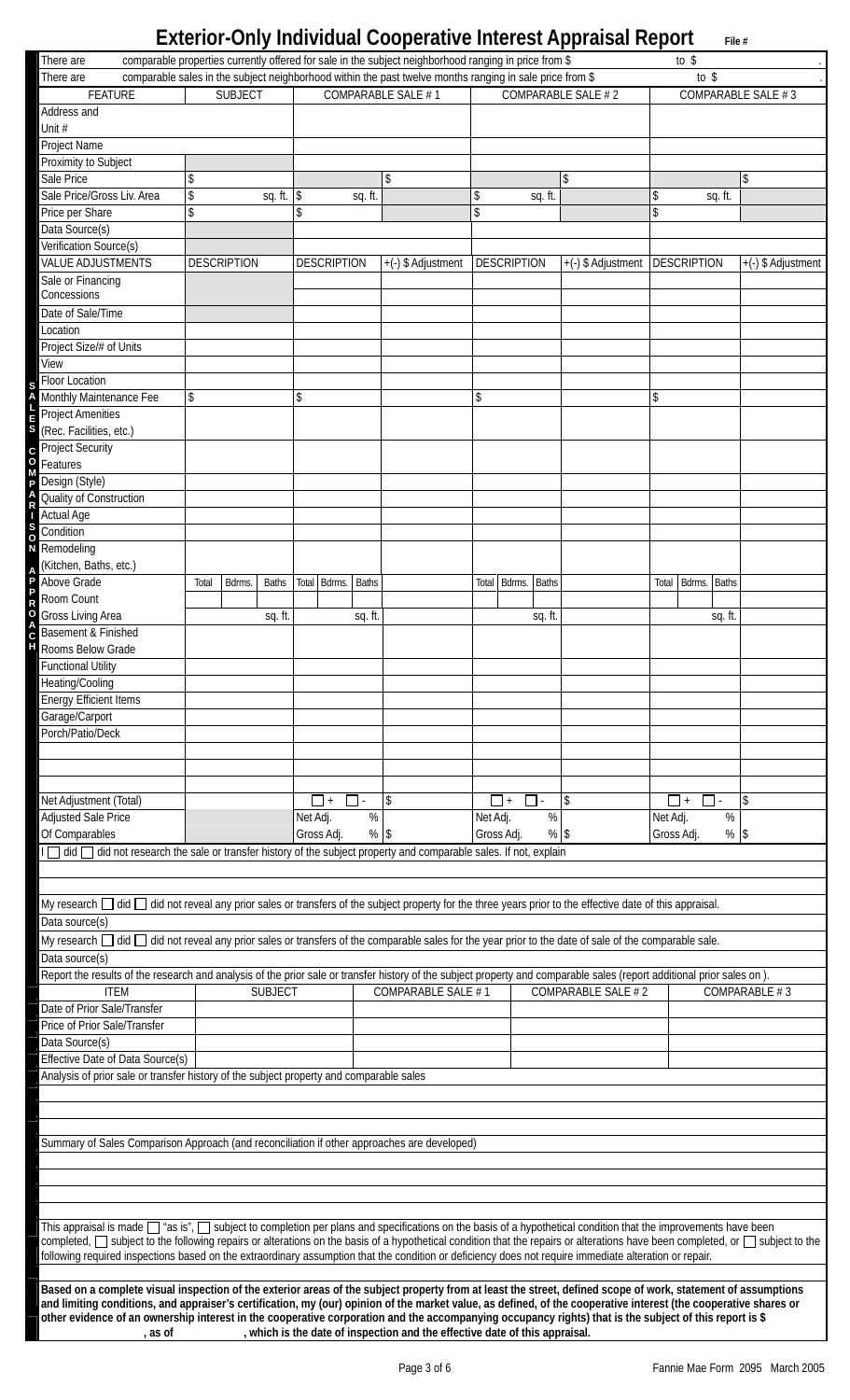This report form is designed to report an appraisal of the cooperative interest (the cooperative shares or other evidence of an ownership interest in the cooperative corporation and the accompanying occupancy rights) in a cooperative project or the cooperative interest in a planned unit development (PUD). This form is not designed to report an appraisal of a manufactured home or a unit in a condominium project.

This appraisal report is subject to the following scope of work, intended use, intended user, definition of market value, statement of assumptions and limiting conditions, and certifications. Modifications, additions, or deletions to the intended use, intended user, definition of market value, or assumptions and limiting conditions are not permitted. The appraiser may expand the scope of work to include any additional research or analysis necessary based on the complexity of this appraisal assignment. Modifications or deletions to the certifications are also not permitted. However, additional certifications that do not constitute material alterations to this appraisal report, such as those required by law or those related to the appraiser's continuing education or membership in an appraisal organization, are permitted.

**SCOPE OF WORK:** The scope of work for this appraisal is defined by the complexity of this appraisal assignment and the reporting requirements of this appraisal report form, including the following definition of market value, statement of assumptions and limiting conditions, and certifications. The appraiser must, at a minimum: (1) perform a visual inspection of the exterior areas of the subject unit from at least the street, (2) inspect and analyze the cooperative project, (3) inspect the neighborhood, (4) inspect each of the comparable sales from at least the street, (5) research, verify, and analyze data from reliable public and/or private sources, and (6) report his or her analysis, opinions, and conclusions in this appraisal report.

**INTENDED USE:** The intended use of this appraisal report is for the lender/client to evaluate the property that is the subject of this appraisal for a mortgage finance transaction.

**INTENDED USER:** The intended user of this appraisal report is the lender/client.

**DEFINITION OF MARKET VALUE:** The most probable price which a property should bring in a competitive and open market under all conditions requisite to a fair sale, the buyer and seller, each acting prudently, knowledgeably and assuming the price is not affected by undue stimulus. Implicit in this definition is the consummation of a sale as of a specified date and the passing of title from seller to buyer under conditions whereby: (1) buyer and seller are typically motivated; (2) both parties are well informed or well advised, and each acting in what he or she considers his or her own best interest; (3) a reasonable time is allowed for exposure in the open market; (4) payment is made in terms of cash in U. S. dollars or in terms of financial arrangements comparable thereto; and (5) the price represents the normal consideration for the property sold unaffected by special or creative financing or sales concessions\* granted by anyone associated with the sale.

\*Adjustments to the comparables must be made for special or creative financing or sales concessions. No adjustments are necessary for those costs which are normally paid by sellers as a result of tradition or law in a market area; these costs are readily identifiable since the seller pays these costs in virtually all sales transactions. Special or creative financing adjustments can be made to the comparable property by comparisons to financing terms offered by a third party institutional lender that is not already involved in the property or transaction. Any adjustment should not be calculated on a mechanical dollar for dollar cost of the financing or concession but the dollar amount of any adjustment should approximate the market's reaction to the financing or concessions based on the appraiser's judgment.

**STATEMENT OF ASSUMPTIONS AND LIMITING CONDITIONS:** The appraiser's certification in this report is subject to the following assumptions and limiting conditions:

1. The appraiser will not be responsible for matters of a legal nature that affect either the property being appraised or the title to it, except for information that he or she became aware of during the research involved in performing this appraisal. The appraiser assumes that the title is good and marketable and will not render any opinions about the title.

2. The appraiser has examined the available flood maps that are provided by the Federal Emergency Management Agency (or other data sources) and has noted in this appraisal report whether any portion of the project site is located in an identified Special Flood Hazard Area. Because the appraiser is not a surveyor, he or she makes no guarantees, express or implied, regarding this determination.

3. The appraiser will not give testimony or appear in court because he or she made an appraisal of the property in question, unless specific arrangements to do so have been made beforehand, or as otherwise required by law.

4. The appraiser has noted in this appraisal report any adverse conditions (such as needed repairs, deterioration, the presence of hazardous wastes, toxic substances, etc.) observed during the inspection of the subject property or that he or she became aware of during the research involved in performing this appraisal. Unless otherwise stated in this appraisal report, the appraiser has no knowledge of any hidden or unapparent physical deficiencies or adverse conditions of the property (such as, but not limited to, needed repairs, deterioration, the presence of hazardous wastes, toxic substances, adverse environmental conditions, etc.) that would make the property less valuable, and has assumed that there are no such conditions and makes no guarantees or warranties, express or implied. The appraiser will not be responsible for any such conditions that do exist or for any engineering or testing that might be required to discover whether such conditions exist. Because the appraiser is not an expert in the field of environmental hazards, this appraisal report must not be considered as an environmental assessment of the property.

5. The appraiser has based his or her appraisal report and valuation conclusion for an appraisal that is subject to satisfactory completion, repairs, or alterations on the assumption that the completion, repairs, or alterations of the subject property will be performed in a professional manner.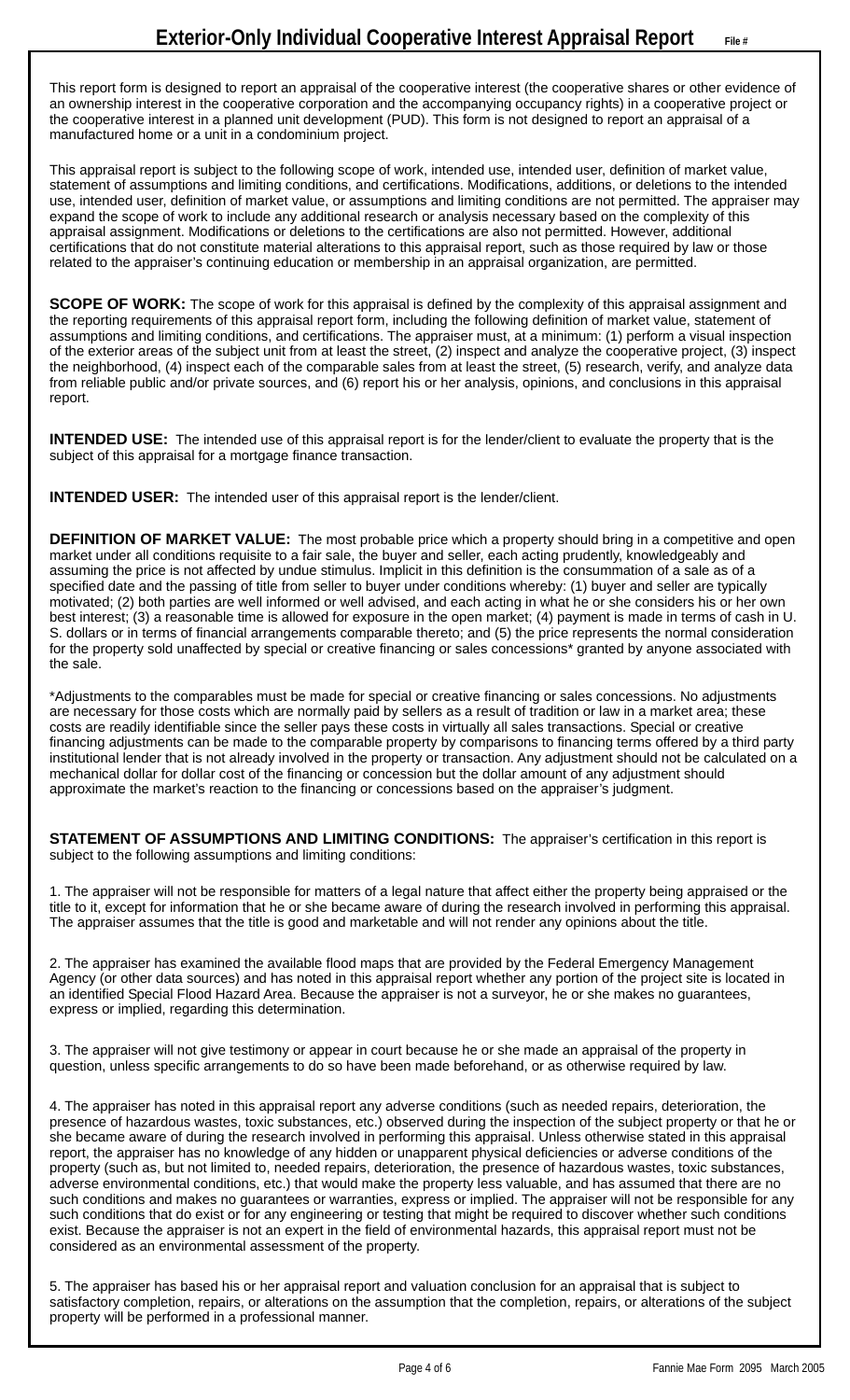1. I have, at a minimum, developed and reported this appraisal in accordance with the scope of work requirements stated in this appraisal report.

2. I performed a visual inspection of the exterior areas of the subject property from at least the street. I reported the condition of the improvements in factual, specific terms. I identified and reported the physical deficiencies that could affect the livability, soundness, or structural integrity of the property.

3. I performed this appraisal in accordance with the requirements of the Uniform Standards of Professional Appraisal Practice that were adopted and promulgated by the Appraisal Standards Board of The Appraisal Foundation and that were in place at the time this appraisal report was prepared.

4. I developed my opinion of the market value of the cooperative interest (the cooperative shares or other evidence of an ownership interest in the cooperative corporation and the accompanying occupancy rights) that is the subject of this report based on the sales comparison approach to value. I have adequate comparable market data (including physical and cooperative interest characteristics) to develop a reliable sales comparison approach for this appraisal assignment. I further certify that I considered the cost and income approaches to value but did not develop them, unless otherwise indicated in this report.

5. I have no knowledge or reason to believe that any material changes have occurred in the cooperative project information reported, including financing and occupancy data, that would affect market value or marketability of the subject property.

6. I researched, verified, analyzed, and reported on any current agreement for sale for the subject property, any offering for sale of the subject property in the twelve months prior to the effective date of this appraisal, and the prior sales of the subject property for a minimum of three years prior to the effective date of this appraisal, unless otherwise indicated in this report.

7. I researched, verified, analyzed, and reported on the prior sales of the comparable sales for a minimum of one year prior to the date of sale of the comparable sale, unless otherwise indicated in this report.

8. I selected and used comparable sales that are locationally, physically, and functionally the most similar to the subject property.

9. I have reported adjustments to the comparable sales that reflect the market's reaction to the differences between the subject property and the comparable sales.

10. I verified, from a disinterested source, all information in this report that was provided by parties who have a financial interest in the sale or financing of the subject property.

11. I have knowledge and experience in appraising this type of property in this market area.

12. I am aware of, and have access to, the necessary and appropriate public and private data sources, such as multiple listing services, tax assessment records, public land records and other such data sources for the area in which the property is located.

13. I obtained the information, estimates, and opinions furnished by other parties and expressed in this appraisal report from reliable sources that I believe to be true and correct.

14. I have taken into consideration the factors that have an impact on value with respect to the subject neighborhood, subject property, and the proximity of the subject property to adverse influences in the development of my opinion of market value. I have noted in this appraisal report any adverse conditions (such as, but not limited to, needed repairs, deterioration, the presence of hazardous wastes, toxic substances, adverse environmental conditions, etc.) observed during the inspection of the subject property or that I became aware of during the research involved in performing this appraisal. I have considered these adverse conditions in my analysis of the property value, and have reported on the effect of the conditions on the value and marketability of the subject property.

15. I have not knowingly withheld any significant information from this appraisal report and, to the best of my knowledge, all statements and information in this appraisal report are true and correct.

16. I stated in this appraisal report my own personal, unbiased, and professional analysis, opinions, and conclusions, which are subject only to the assumptions and limiting conditions in this appraisal report.

17. I have no present or prospective interest in the property that is the subject of this report, and I have no present or prospective personal interest or bias with respect to the participants in the transaction. I did not base, either partially or completely, my analysis and/or opinion of market value in this appraisal report on the race, color, religion, sex, age, marital status, handicap, familial status, or national origin of either the prospective owners or occupants of the subject property or of the present owners or occupants of the properties in the vicinity of the subject property or on any other basis prohibited by law.

18. My employment and/or compensation for performing this appraisal or any future or anticipated appraisals was not conditioned on any agreement or understanding, written or otherwise, that I would report (or present analysis supporting) a predetermined specific value, a predetermined minimum value, a range or direction in value, a value that favors the cause of any party, or the attainment of a specific result or occurrence of a specific subsequent event (such as approval of a pending mortgage loan application).

19. I personally prepared all conclusions and opinions about the cooperative interest (the cooperative shares or other evidence of an ownership interest in the cooperative corporation and the accompanying occupancy rights) that were set forth in this appraisal report. If I relied on significant appraisal assistance from any individual or individuals in the performance of this appraisal or the preparation of this appraisal report, I have named such individual(s) and disclosed the specific tasks performed in this appraisal report. I certify that any individual so named is qualified to perform the tasks. I have not authorized anyone to make a change to any item in this appraisal report; therefore, any change made to this appraisal is unauthorized and I will take no responsibility for it.

20. I identified the lender/client in this appraisal report who is the individual, organization, or agent for the organization that ordered and will receive this appraisal report.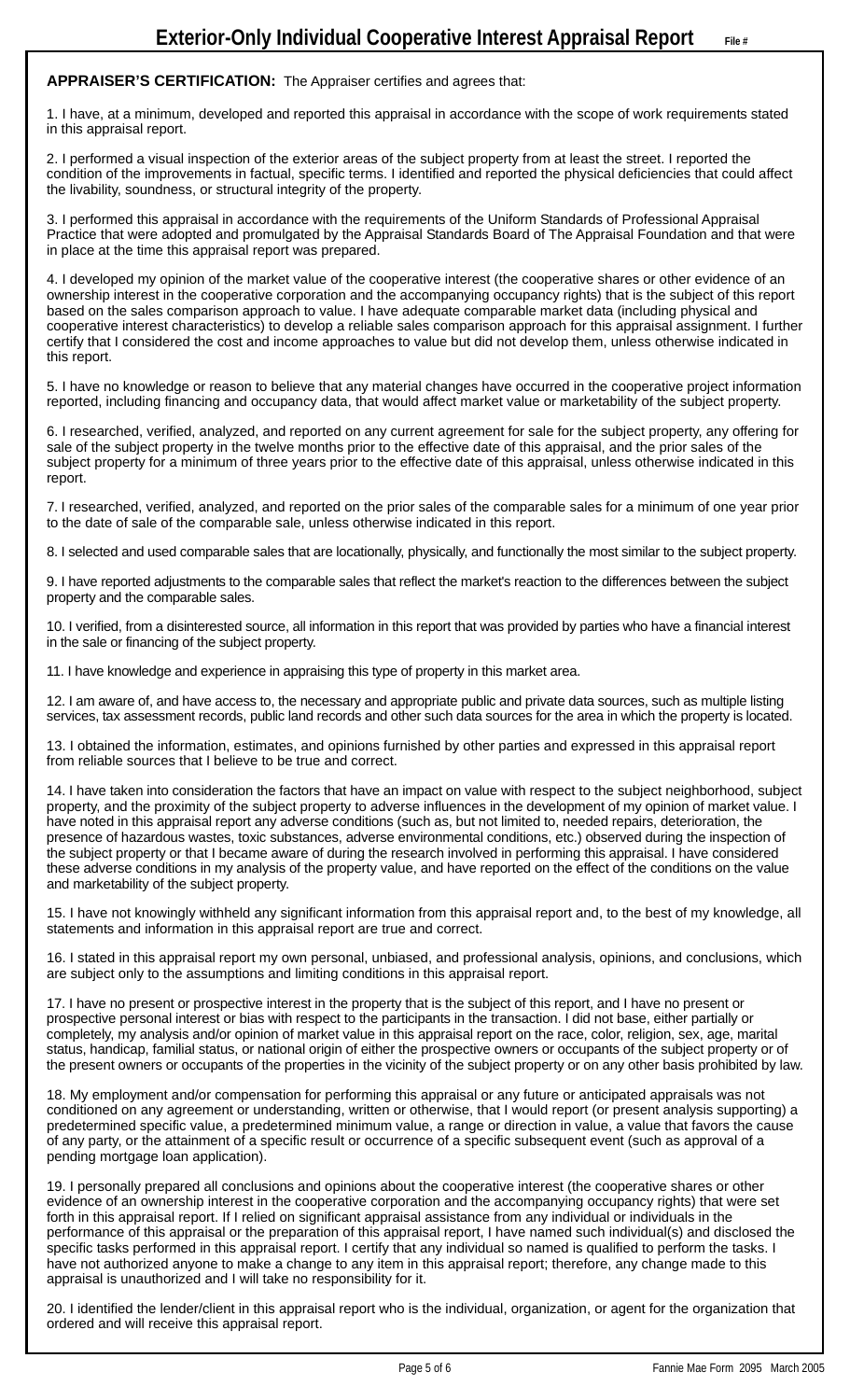21. The lender/client may disclose or distribute this appraisal report to: the borrower; another lender at the request of the borrower; the mortgagee or its successors and assigns; mortgage insurers; government sponsored enterprises; other secondary market participants; data collection or reporting services; professional appraisal organizations; any department, agency, or instrumentality of the United States; and any state, the District of Columbia, or other jurisdictions; without having to obtain the appraiser's or supervisory appraiser's (if applicable) consent. Such consent must be obtained before this appraisal report may be disclosed or distributed to any other party (including, but not limited to, the public through advertising, public relations, news, sales, or other media).

22. I am aware that any disclosure or distribution of this appraisal report by me or the lender/client may be subject to certain laws and regulations. Further, I am also subject to the provisions of the Uniform Standards of Professional Appraisal Practice that pertain to disclosure or distribution by me.

23. The borrower, another lender at the request of the borrower, the mortgagee or its successors and assigns, mortgage insurers, government sponsored enterprises, and other secondary market participants may rely on this appraisal report as part of any mortgage finance transaction that involves any one or more of these parties.

24. If this appraisal report was transmitted as an "electronic record" containing my "electronic signature," as those terms are defined in applicable federal and/or state laws (excluding audio and video recordings), or a facsimile transmission of this appraisal report containing a copy or representation of my signature, the appraisal report shall be as effective, enforceable and valid as if a paper version of this appraisal report were delivered containing my original hand written signature.

25. Any intentional or negligent misrepresentation(s) contained in this appraisal report may result in civil liability and/or criminal penalties including, but not limited to, fine or imprisonment or both under the provisions of Title 18, United States Code, Section 1001, et seq., or similar state laws.

**SUPERVISORY APPRAISER'S CERTIFICATION:** The Supervisory Appraiser certifies and agrees that:

1. I directly supervised the appraiser for this appraisal assignment, have read the appraisal report, and agree with the appraiser's analysis, opinions, statements, conclusions, and the appraiser's certification.

2. I accept full responsibility for the contents of this appraisal report including, but not limited to, the appraiser's analysis, opinions, statements, conclusions, and the appraiser's certification.

3. The appraiser identified in this appraisal report is either a sub-contractor or an employee of the supervisory appraiser (or the appraisal firm), is qualified to perform this appraisal, and is acceptable to perform this appraisal under the applicable state law.

4. This appraisal report complies with the Uniform Standards of Professional Appraisal Practice that were adopted and promulgated by the Appraisal Standards Board of The Appraisal Foundation and that were in place at the time this appraisal report was prepared.

5. If this appraisal report was transmitted as an "electronic record" containing my "electronic signature," as those terms are defined in applicable federal and/or state laws (excluding audio and video recordings), or a facsimile transmission of this appraisal report containing a copy or representation of my signature, the appraisal report shall be as effective, enforceable and valid as if a paper version of this appraisal report were delivered containing my original hand written signature.

### **APPRAISER**

## **SUPERVISORY APPRAISER (ONLY IF REQUIRED)**

|                                                                                                                                                                                                                               | Signature Signature and the state of the state of the state of the state of the state of the state of the state of the state of the state of the state of the state of the state of the state of the state of the state of the |  |  |  |  |  |
|-------------------------------------------------------------------------------------------------------------------------------------------------------------------------------------------------------------------------------|--------------------------------------------------------------------------------------------------------------------------------------------------------------------------------------------------------------------------------|--|--|--|--|--|
|                                                                                                                                                                                                                               |                                                                                                                                                                                                                                |  |  |  |  |  |
| Company Name experience and the company name of the company name of the company of the company of the company of the company of the company of the company of the company of the company of the company of the company of the | Company Name experience and the company name of the company name of the company of the company of the company of the company of the company of the company of the company of the company of the company of the company of the  |  |  |  |  |  |
|                                                                                                                                                                                                                               |                                                                                                                                                                                                                                |  |  |  |  |  |
|                                                                                                                                                                                                                               |                                                                                                                                                                                                                                |  |  |  |  |  |
|                                                                                                                                                                                                                               |                                                                                                                                                                                                                                |  |  |  |  |  |
|                                                                                                                                                                                                                               |                                                                                                                                                                                                                                |  |  |  |  |  |
|                                                                                                                                                                                                                               |                                                                                                                                                                                                                                |  |  |  |  |  |
|                                                                                                                                                                                                                               |                                                                                                                                                                                                                                |  |  |  |  |  |
|                                                                                                                                                                                                                               | State <b>State State State State State State State State State State State</b>                                                                                                                                                 |  |  |  |  |  |
|                                                                                                                                                                                                                               |                                                                                                                                                                                                                                |  |  |  |  |  |
|                                                                                                                                                                                                                               |                                                                                                                                                                                                                                |  |  |  |  |  |
|                                                                                                                                                                                                                               |                                                                                                                                                                                                                                |  |  |  |  |  |
| ADDRESS OF PROPERTY APPRAISED                                                                                                                                                                                                 | <b>SUBJECT PROPERTY</b>                                                                                                                                                                                                        |  |  |  |  |  |
|                                                                                                                                                                                                                               | Did not inspect subject property                                                                                                                                                                                               |  |  |  |  |  |
|                                                                                                                                                                                                                               | Did inspect exterior of subject property from street                                                                                                                                                                           |  |  |  |  |  |
| APPRAISED VALUE OF SUBJECT PROPERTY \$                                                                                                                                                                                        | Date of Inspection <b>Date of Instruction</b>                                                                                                                                                                                  |  |  |  |  |  |
| <b>LENDER/CLIENT</b>                                                                                                                                                                                                          |                                                                                                                                                                                                                                |  |  |  |  |  |
|                                                                                                                                                                                                                               | <b>COMPARABLE SALES</b>                                                                                                                                                                                                        |  |  |  |  |  |
|                                                                                                                                                                                                                               | $\Box$ Did not inspect exterior of comparable sales from street                                                                                                                                                                |  |  |  |  |  |
|                                                                                                                                                                                                                               | Did inspect exterior of comparable sales from street                                                                                                                                                                           |  |  |  |  |  |
|                                                                                                                                                                                                                               |                                                                                                                                                                                                                                |  |  |  |  |  |